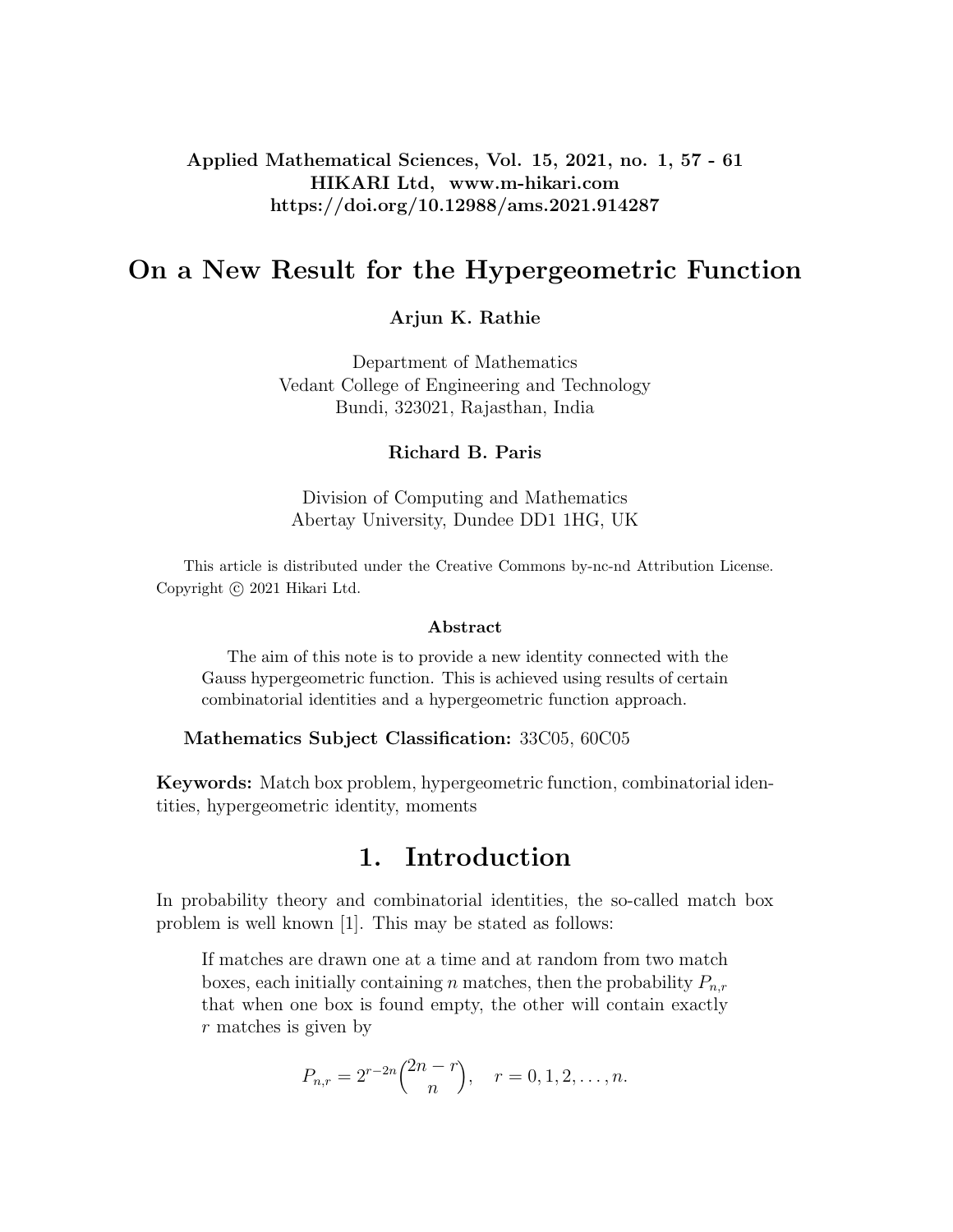Feller [1] obtained the mean and Riordan [6] obtained the variance for this problem by rather lengthy methods. One of the present authors [4] found general moments and in particular the mean and variance by a simple combinatorial method.

The above match box problem was generalised by Rohatgi [7] as follows:

Let matches be drawn one at a time and at random from two match boxes, the first box is selected with probability  $p$  and the second box with probability  $q = 1 - p$ , each box initially containing n matches. Then the probability  $P_r(n, p)$  that when one box is found empty, the other will contain exactly  $r$  matches is given by

$$
P_r(n,p) = \binom{2n-r}{n} p^{n+1} q^{n-r} + \binom{2n-r}{n} q^{n+1} p^{n-r} \tag{1.1}
$$

for  $r = 0, 1, 2, \ldots, n$ .

In 2005, Rathie and Rathie [5] obtained expressions for the general moments, the moment generating function and the probability generating function for this problem and derived their results in terms of the readily computable Gauss hypergeometric function  ${}_2F_1(a, b; c, x)$  [2, p. 384]. In this note we provide a (possibly)) new result expressing the sum of two such hypergeometric functions of argument  $p^{-1}$  and  $q^{-1}$  by evaluating  $\sum_{r=0}^{n} P_r(n, p)$  in two ways. This is achieved with the help of results of certain combinatorial identities and a hypergeometric function approach.

## 2. Main result

The new hypergeometric function result to be established is given in the following theorem:

**Theorem 1** For non-negative integer n and  $0 < p, q < 1$  with  $p + q = 1$ , the following result holds true:

$$
p_2F_1\left(\begin{array}{c} -n, 1, \frac{1}{q} \\ -2n, \frac{1}{q} \end{array}\right) + q_2F_1\left(\begin{array}{c} -n, 1, \frac{1}{p} \\ -2n, \frac{1}{p} \end{array}\right) = \frac{(n!)^2}{p^n q^n (2n)!} = \frac{2^{-2n} (1)_n}{p^n q^n (\frac{1}{2})_n},\tag{2.1}
$$

where  $(a)_n = \Gamma(a+n)/\Gamma(a)$  is the Pochhammer symbol.

*Proof.* Since  $P_r(n, p)$  defined in (1.1) denotes a probability, then it follows that the sum of the probabilities over  $r \leq n$  must be unity; that is  $\sum_{r=0}^{n} P_r(n, p) =$ 1.

We now demonstrate this fact algebraically. Let

$$
S_n = \sum_{r=0}^{n} P_r(n, p) = S_n^{(1)} + S_n^{(2)},
$$
\n(2.2)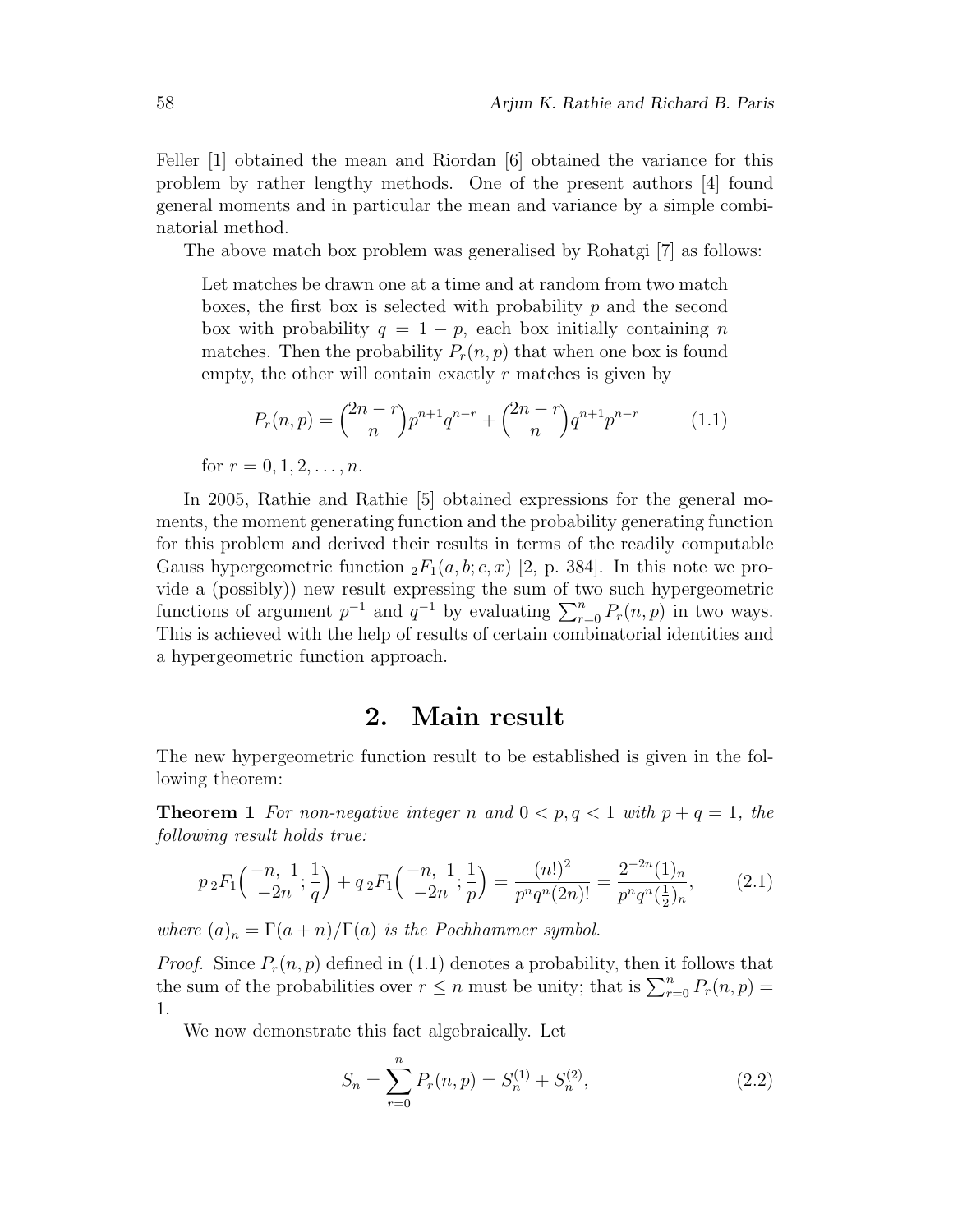where, from  $(1.1)$ ,

$$
S_n^{(1)} = \sum_{r=0}^n \binom{2n-r}{n} p^{n+1} q^{n-r}, \qquad S_n^{(2)} = \sum_{r=0}^n \binom{2n-r}{n} q^{n+1} p^{n-r}.
$$
 (2.3)

Making the change of summation index  $r \to n-r$ , we easily see that

$$
S_n^{(1)} = \sum_{r=0}^n {n+r \choose n} p^{n+1} q^r = \sum_{r=0}^n \left\{ {n+r-1 \choose n} + {n+r-1 \choose n-1} \right\} p^{n+1} q^r
$$
  
=  $q \left\{ S_n^{(1)} - {2n \choose n} p^{n+1} q^n \right\} + p \left\{ S_{n-1}^{(1)} + {2n-1 \choose n-1} p^n q^n \right\}.$ 

From this it follows that, since  $p + q = 1$ ,

$$
S_n^{(1)} = S_{n-1}^{(1)} + p^n q^n {2n \choose n} \left(\frac{1}{2} - q\right).
$$

In a similar manner we obtain

$$
S_n^{(2)} = S_{n-1}^{(2)} + p^n q^n {2n \choose n} \left(\frac{1}{2} - p\right).
$$

Thus, it easily seen that

$$
S_n=S_{n-1}=\ldots=S_0=1
$$

and hence that

$$
S_n = \sum_{r=0}^{n} P_r(n, p) = 1.
$$
 (2.4)

Again, from  $(2.1)$  and  $(2.3)$ , we have

$$
S_n = \sum_{r=0}^n {2n-r \choose n} p^{n+1} q^{n-r} + \sum_{r=0}^n {2n-r \choose n} q^{n+1} p^{n-r}.
$$

Using the results

$$
\binom{n}{r} = \frac{\Gamma(n+1)}{\Gamma(r+1)\Gamma(n+1-r)}, \qquad \Gamma(\alpha-r) = \frac{(-1)^r \Gamma(\alpha)}{(1-\alpha)_r},
$$

we have after some algebra,

$$
S_n = p^n q^n \frac{(2n)!}{(n!)^2} \left\{ p \sum_{r=0}^n \frac{(-n)_r(1)_r}{(-2n)_r r!} q^{-r} + q \sum_{r=0}^n \frac{(-n)_r(1)_r}{(-2n)_r r!} p^{-r} \right\}.
$$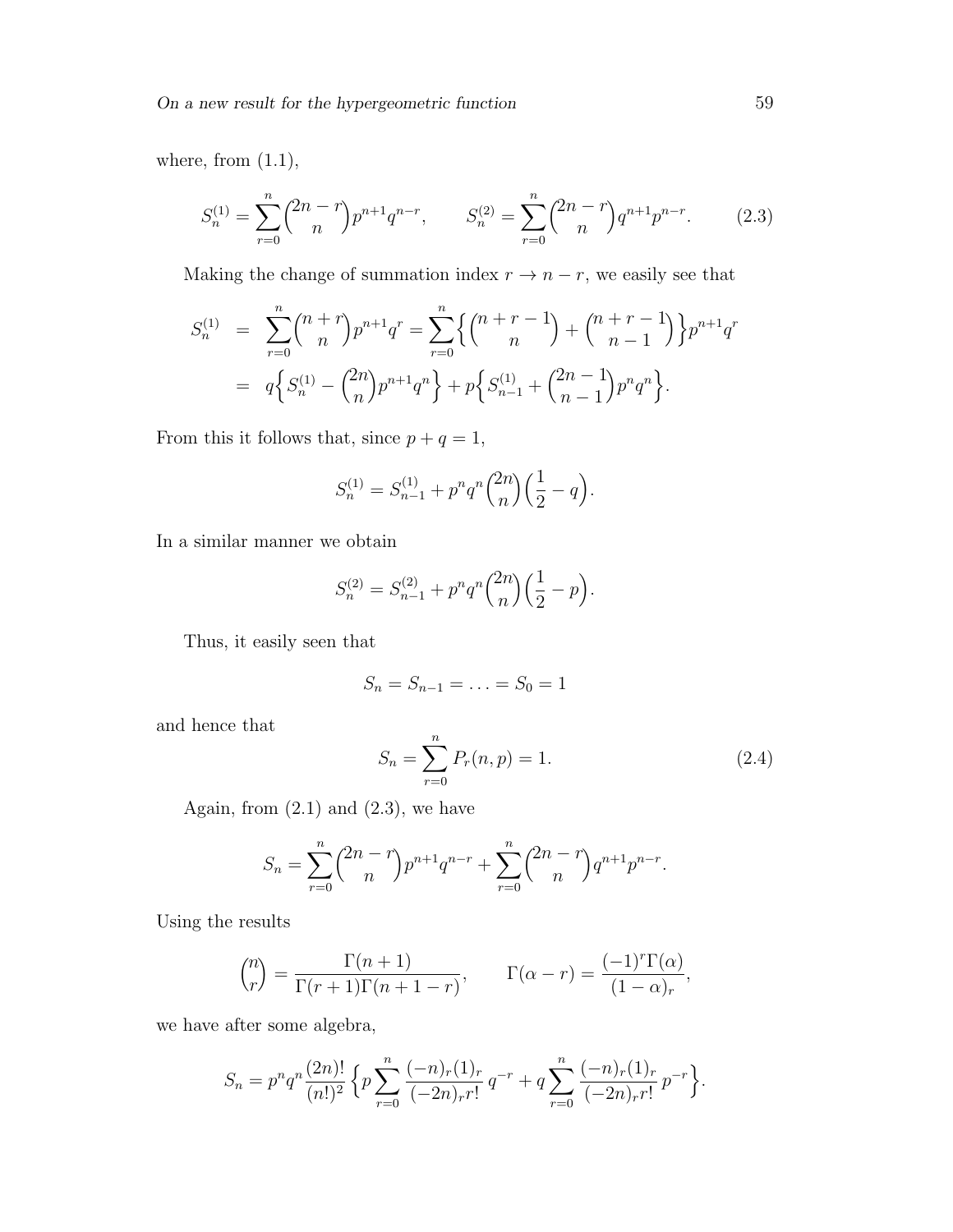The sums can be expressed as terminating Gauss hypergeometric functions to yield

$$
S_n = p^n q^n \frac{(2n)!}{(n!)^2} \left\{ p_2 F_1 \left( \frac{-n}{-2n}; \frac{1}{q} \right) + q_2 F_1 \left( \frac{-n}{-2n}; \frac{1}{p} \right) \right\}.
$$
 (2.5)

Then on equating  $(2.4)$  and  $(2.5)$ , we arrive at the desired result  $(2.1)$ asserted in the theorem. This completes the proof of  $(2.1)$ .  $\Box$ 

**Corollary 1** In (2.1), if we set  $p = q = \frac{1}{2}$  $\frac{1}{2}$ , we find

$$
{}_2F_1\left(\begin{array}{c} -n, 1\\ -2n \end{array}; 1\right) = \frac{(1)_n}{(\frac{1}{2})_n},
$$

which is a well-known result in the literature of hypergeometric functions recorded, for example, in [3].

**Remark.** The evaluation of  $_2F_1(a, b; c; x)$  when c and a (or b) are negative integers needs some care. When c and a (or b) are independent of each other, as in (2.1) where  $c = -2n$ ,  $a = -n$  and  $b = 1$ , the series expansion of this function terminates after  $n+1$  terms. If, however, c and a (or b) are connected then the function consists of a finite sum with  $n + 1$  terms together with an infinite series; see [8, p. 109].

# References

- [1] W. Feller, An Introduction to Probability Theory and its Applications, Vol. 1, Wiley, New York, 1950.
- [2] F.W.J. Olver, D.W. Lozier, R.F. Boisvert and C.W. Clark (eds.), NIST Handbook of Mathematical Functions, Cambridge University Press, Cambridge, 2010.
- [3] A.P. Prudnikov, Yu.A. Brychkov and O.I. Marichev, *Integrals and Series:* Special Functions, Vol. 3, Gordon and Breach, New York, 1988.
- [4] A.K. Rathie, On Banach's match box problem, *Internat. J. Math.*  $\mathcal{B}$ Statist. Sci., 7 (2) (1998), 135–139.
- [5] P.N. Rathie and A.K. Rathie, Gauss hypergeometric function and generalizations of the match box problem of Banach, Proc. 6th Int. Conf. SSFA, 6 (2005), 79–85.
- [6] J. Riordon, Combinatorial Identities, Wiley, New York, 1968.